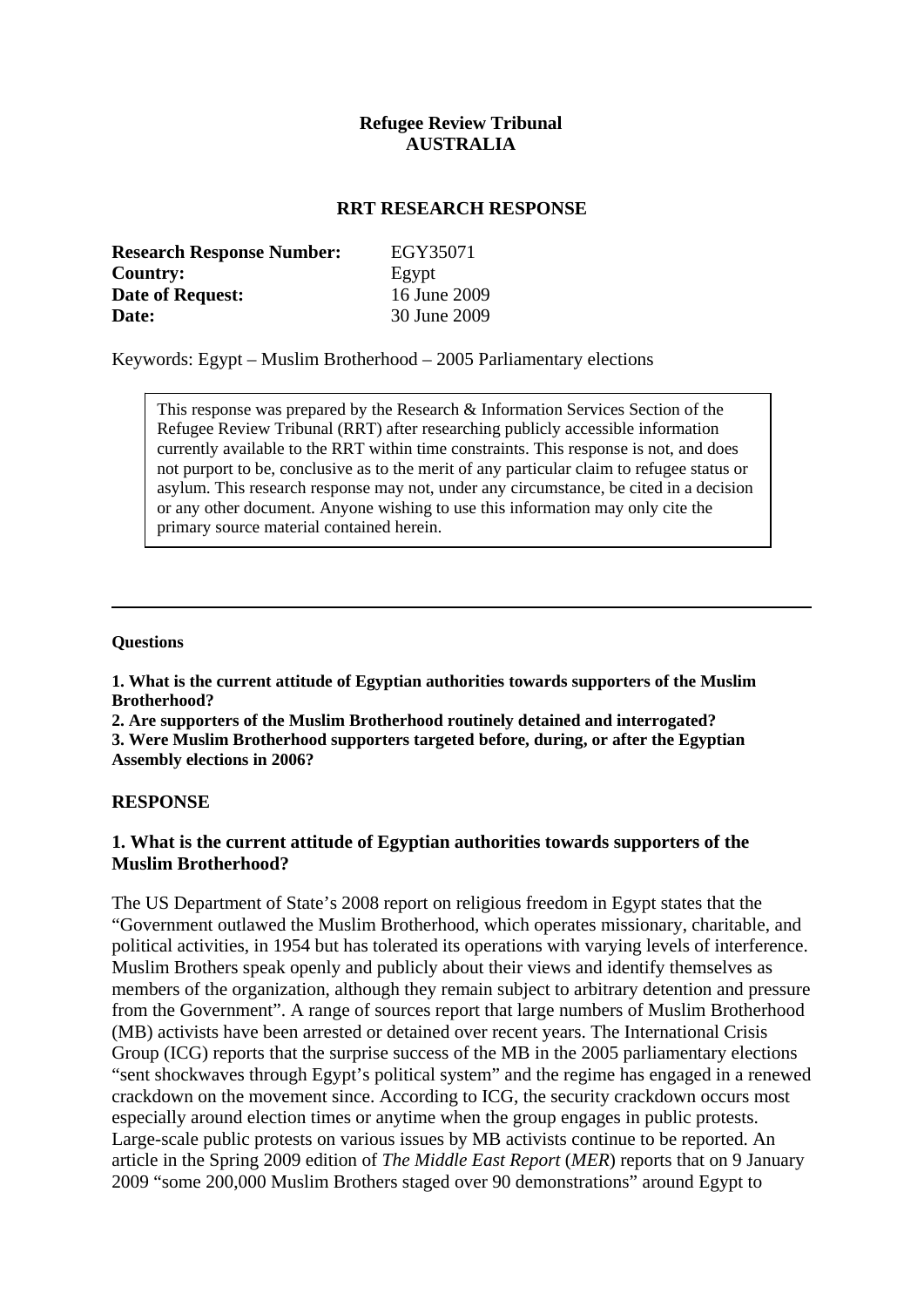protest the long-standing international blockade of Gaza. The demonstrations resulted again in large-scale arrests. According to the *MER* report, the authorities pre-empted demonstrations in Cairo with a massive security presence in the capital. The report states that "[i]n the rest of the country, the regime allowed the demonstrations, but then carried out mass arrests of the participants. No group felt the regime's hammer blow as acutely as the Society of Muslim Brothers. According to the group's official website, nearly 1,700 Brothers were arrested" (US Department of State 2008, *International Religious Freedom Report for 2008 – Egypt*, 19 September – Attachment 1; International Crisis Group 2008, *Egypt's Muslim Brothers: Confrontation or Integration?*, Middle East/North Africa Report no.76, 18 June – Attachment 2; Stacher, J. 2009, 'The Brothers and the Wars', *Middle East Report*, vol. 250, Spring<http://www.merip.org/mer/mer250/stacher.html>– Accessed 26 June 2009 – Attachment 3).

In June 2008 ICG published an extensive study on the situation of the MB in Egypt. A comprehensive overview of the complex relationship between the MB and President Hosni Mubarak's regime is provided in the report (see pages 3 to 15) (International Crisis Group 2008, *Egypt's Muslim Brothers: Confrontation or Integration?*, Middle East/North Africa Report no.76, 18 June – Attachment 2).

The US Department of State's most recent report on human rights in Egypt (released in February 2009) provides the following assessment of the status of the MB noting that it "remained an illegal organization; however, independent members of Parliament linked to the MB continued to participate actively in Parliament". The report notes the arrest or detention large numbers of MB activists in recent years as well as several press or blogging personalities who have been members of the MB. According to the US Department of State: "government held detainees, including many MB activists, for several weeks to several months or longer, and did not permit international humanitarian organizations access to political prisoners"; and: "During the weeks leading up to April 8 [2008] local council elections, police detained an estimated 1,000 MB members, 148 of whom were potential candidates". It is also reported that: "On November 20 [2008], State Security arrested MBaffiliated blogger Mohammed Adel and allegedly tortured him"; and that: "On November 11 [2008], Egyptian authorities banned MB-affiliated doctors Essam Al Eryan and Mohamed Gamal Heshmat from traveling to Damascus to attend a conference on 'The Right of Return for Palestinians'". Pertinent extracts follow:

On April 15, a closed military tribunal sentenced Muslim Brotherhood (MB) Second Deputy Chairman Khairat El Shater and 24 other civilian MB members, seven in absentia, to prison terms ranging from three to 10 years on charges including money laundering and planning terrorist activities. The tribunal acquitted 15 others. A Cairo civilian criminal court had acquitted 17 of the defendants of all charges in January 2007, but police rearrested them immediately after the verdict, and President Mubarak transferred their cases to the tribunal along with 23 others. This marked the first use of a military tribunal against civilians since MB trials in 2002. The tribunal regularly barred press and observers from human rights organizations and occasionally excluded defense attorneys and family members. AI described the verdict as a "perversion of justice," and Human Rights Watch (HRW) described it as a "transparently political verdict from a court that should have no authority to try civilians."

On June 3, MB lawyers filed a complaint against the government regarding the validity of the trial; a military judge confirmed the verdicts on July 13. The Administrative Court postponed the appeal court session to March 2009.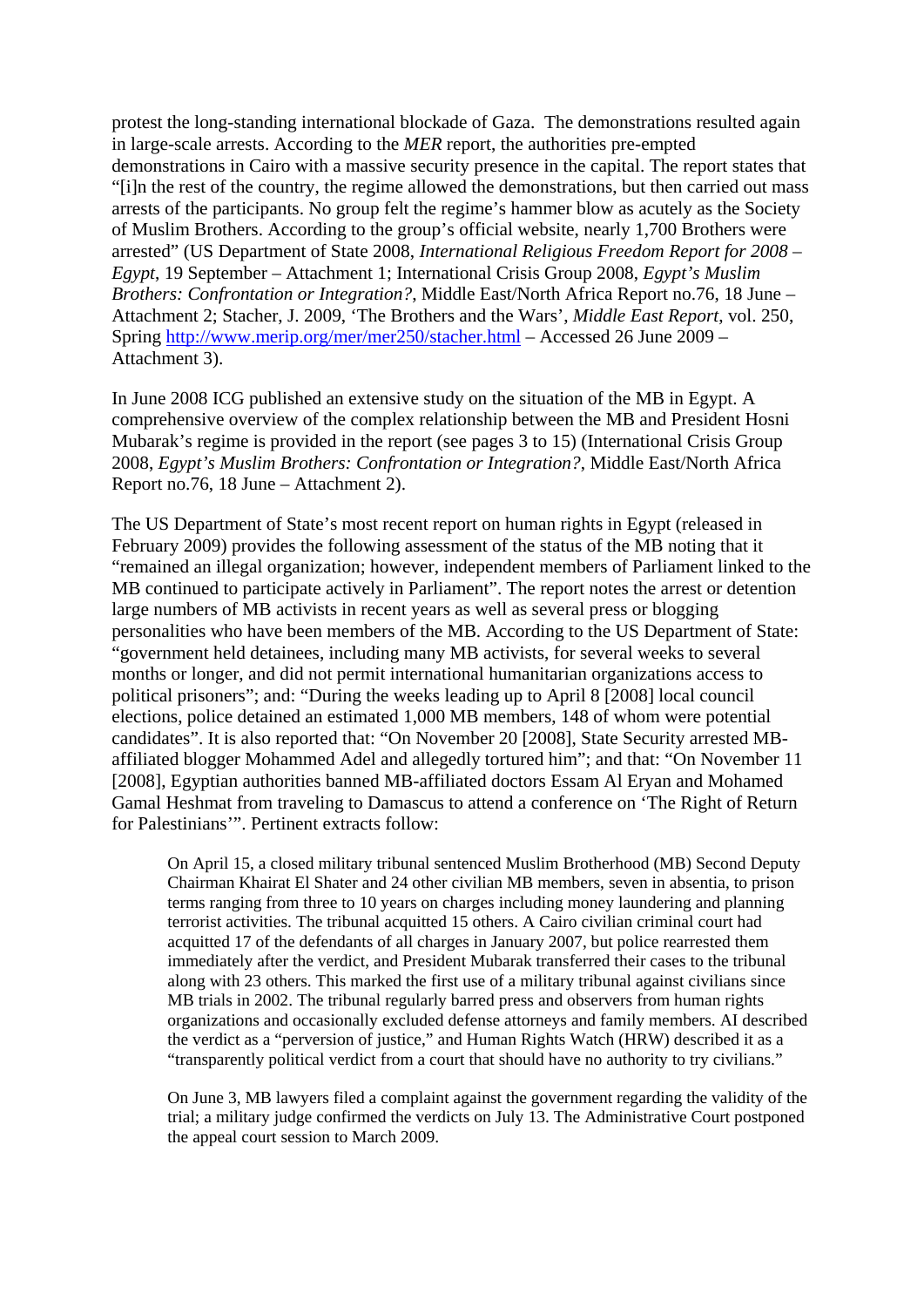…Egyptian human rights organizations estimated in 2007 that 4,000 to 5,000 people remained in prolonged detention without charge under the law, though Minister of Interior Habib Al Adly stated that the total number of political prisoners and detainees does not exceed 1,800. There were varied and conflicting estimates of the number of "extraordinary detainees" (citizens held by the government, often without trial, for alleged political crimes). In 2006, credible domestic and international NGOs estimated that there were between 6,000 and 10,000 such detainees in addition to the prisoners in the ordinary criminal justice system. The government held detainees, including many MB activists, for several weeks to several months or longer, and did not permit international humanitarian organizations access to political prisoners.

As in previous years, the government arrested and detained hundreds of MB members and supporters without charge or trial. The precise number of MB activists in detention at year's end was unknown, but the MB estimated that 250 members remained in detention.

During the weeks leading up to April 8 local council elections, police detained an estimated 1,000 MB members, 148 of whom were potential candidates. On July 9, SSIS [State Security Investigations Service] reportedly arrested at least 38 MB members in advance of the July 13 parliamentary by-elections for four open parliamentary seats. At year's end the government had allegedly released most of the MB members who had been arrested before the local council elections.

…During the year a number of opposition political activists, journalists, and NGOs continued to advocate for political reform and openly criticized the government. A number of government actions including wide-scale detentions of MB members, lawsuits against independent journalists, and government restrictions on civil society organizations led many observers to charge that the government sought to curtail criticism and activism.

…During the year the Supreme Press Council revoked the licenses of at least 14 news publications. It revoked the licenses of 12 of the 14 newspapers according to council guidelines because the newspapers were not regularly published. It revoked the license of the magazine Al-Zuhour at the behest of SSIS after MB member Salah Abd-al-Maqsud was appointed editor-in-chief, and the newspaper Al-Shuruq Al-Gadid on the grounds that some of the journalists were shareholders, in violation of Press Syndicate regulations. By year's end, Al-Shuruq Al-Gadid received a new license, though the others remained closed.

…On November 20, State Security arrested MB-affiliated blogger Mohammed Adel and allegedly tortured him. On November 21, SSIS seized many of his books and CDs from his home. Adel's blog called for MB detainees to be released. At year's end, Adel remained in custody.

…On November 11, Egyptian authorities banned MB-affiliated doctors Essam Al Eryan and Mohamed Gamal Heshmat from traveling to Damascus to attend a conference on "The Right of Return for Palestinians." In September the government refused to grant the MB permission to hold its annual Ramadan "iftar" dinner for hundreds of guests.

…On April 1 and 2, MB members demonstrated across the Delta area (Gharbeya, Qalyubiya, Zagazig and Alexandria) against government efforts to prevent the MB from running in the April 8 local elections. Authorities arrested hundreds of MB members and injured approximately 10 persons.

…On May 1, SSIS prevented MB member and blogger Abdel Moneim Mahmoud from traveling to Morocco to participate in a conference on press freedom.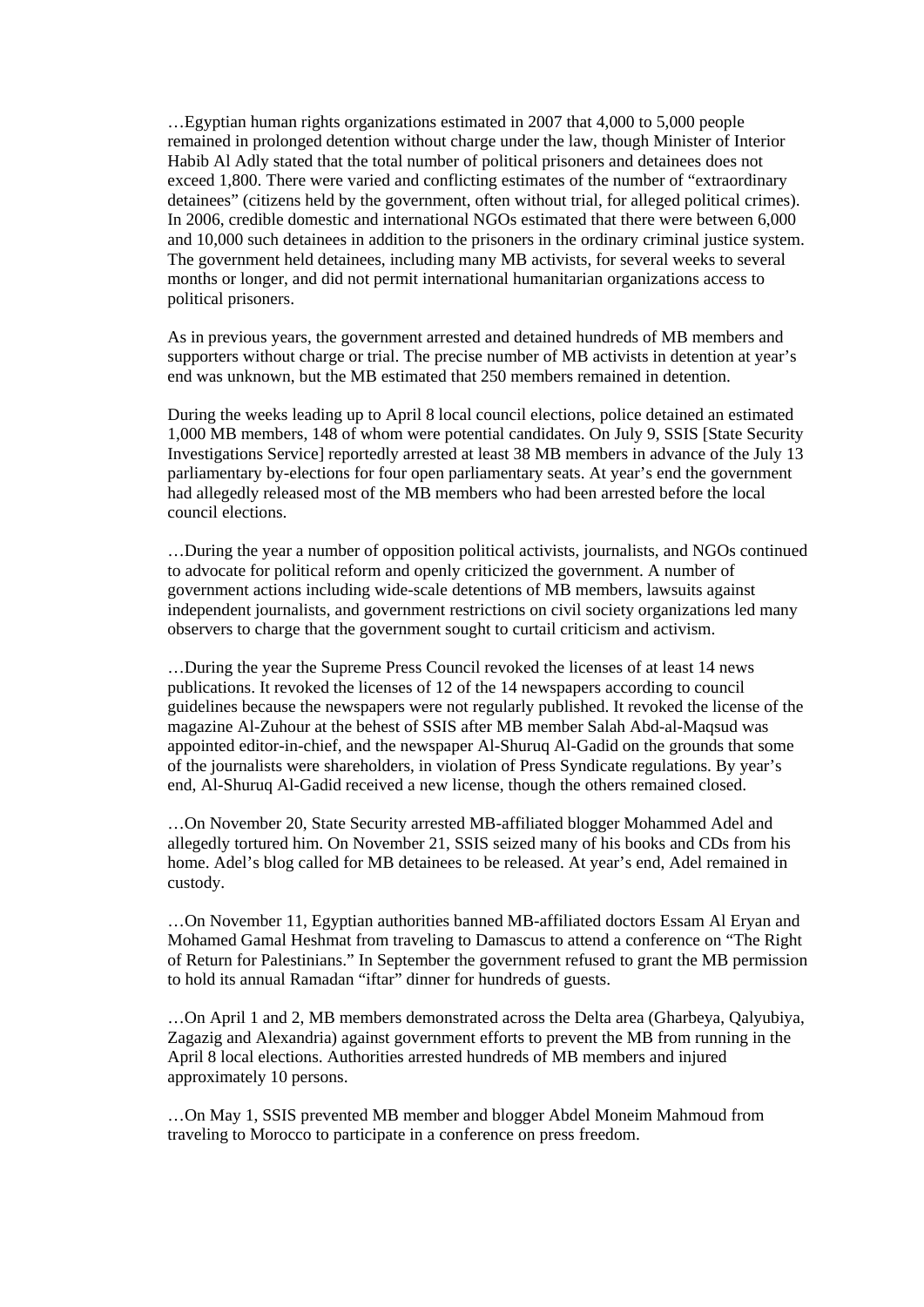…Many opposition candidates from registered political parties and the MB reported difficulties registering and alleged a government campaign to prevent opposition candidates from participating in the elections. More than 3,000 MB candidates prevented from registering sued the government. Although the courts ruled in favor of the MB candidates in 2,664 suits, the majority of the rulings were not implemented. The government arrested and detained an estimated 1,000 MB members prior to the elections. On March 30, HRW issued a statement noting that government arrests of MB-affiliated candidates "put the legitimacy of the election in serious doubt." AI also expressed concern over the arrests and called for the government to release the detained individuals.

On April 7, following weeks of arrests and official hurdles placed in the way of candidate registration, the MB called on citizens to join it in "boycotting this fraudulent process." Only 20 MB candidates registered and none ran for office after the MB announced its boycott.

… On July 3, Minister of Interior Habib Al Adly set parliamentary by-elections for four vacant parliament seats in Kafr Al Sheikh and Alexandria for July 13. The four seats had been vacant since a legal challenge during the 2005 parliamentary elections. The NDP won the four contested seats. MB-affiliated candidates ran for three of the seats, and the MB accused the government of rigging the vote to favor the NDP.

…The NDP continued to dominate national politics by maintaining an overriding majority in the People's Assembly and the Shura Council. It also dominated local governments, mass media, labor, and the public sector, and controlled licensing of new political parties, newspapers, and private organizations. The law prohibits political parties based on religion, and the MB remained an illegal organization; however, independent members of Parliament linked to the MB continued to participate actively in Parliament (US Department of State 2009, *Country Reports on Human Rights Practices for 2008 – Egypt*, 25 February – Attachment 4. Also see: US Department of State 2008, *International Religious Freedom Report for 2008 – Egypt*, 19 September – Attachment 1).

A *Wall Street Journal* article dated 15 May 2009 looks in detail at the current situation for MB, in Egypt and elsewhere. Like the US Department of State, *The Wall Street Journal*  article notes that although MB "is outlawed by the Egyptian state, the Brotherhood operates…more or less in the open. It maintains hundreds of offices and fields electoral candidates". Nevertheless, the article also emphasises the regime's crackdown on the group, especially following the success of the MB in the 2005 parliamentary elections, with the arrests of "thousands of rank-and-file members". A "public-relations campaign" is also underway against the Brotherhood, according to this article, with state media linking the Brotherhood with Hamas and Hezbollah as a "hireling of Iran". The article states:

The regime launched a wave of arrests and military trials against the group, as well, the harshest such security clampdown on the Brotherhood in decades. This dragnet ensnared thousands of rank-and-file members.

It also netted some Brotherhood leaders who ran the financial apparatus that funnels millions of dollars in donations and investment proceeds into campaigning and social outreach. The group's third-in-command, businessman Khairat al Shater, was arrested in December 2006 and sentenced last year to seven years in prison for financing a banned group.

Government officials are unapologetic about the crackdown, which disrupted the Brothers' social services. "We're dealing with a clandestine organization," says Ali Eddin Helal, information secretary of the ruling National Democratic Party.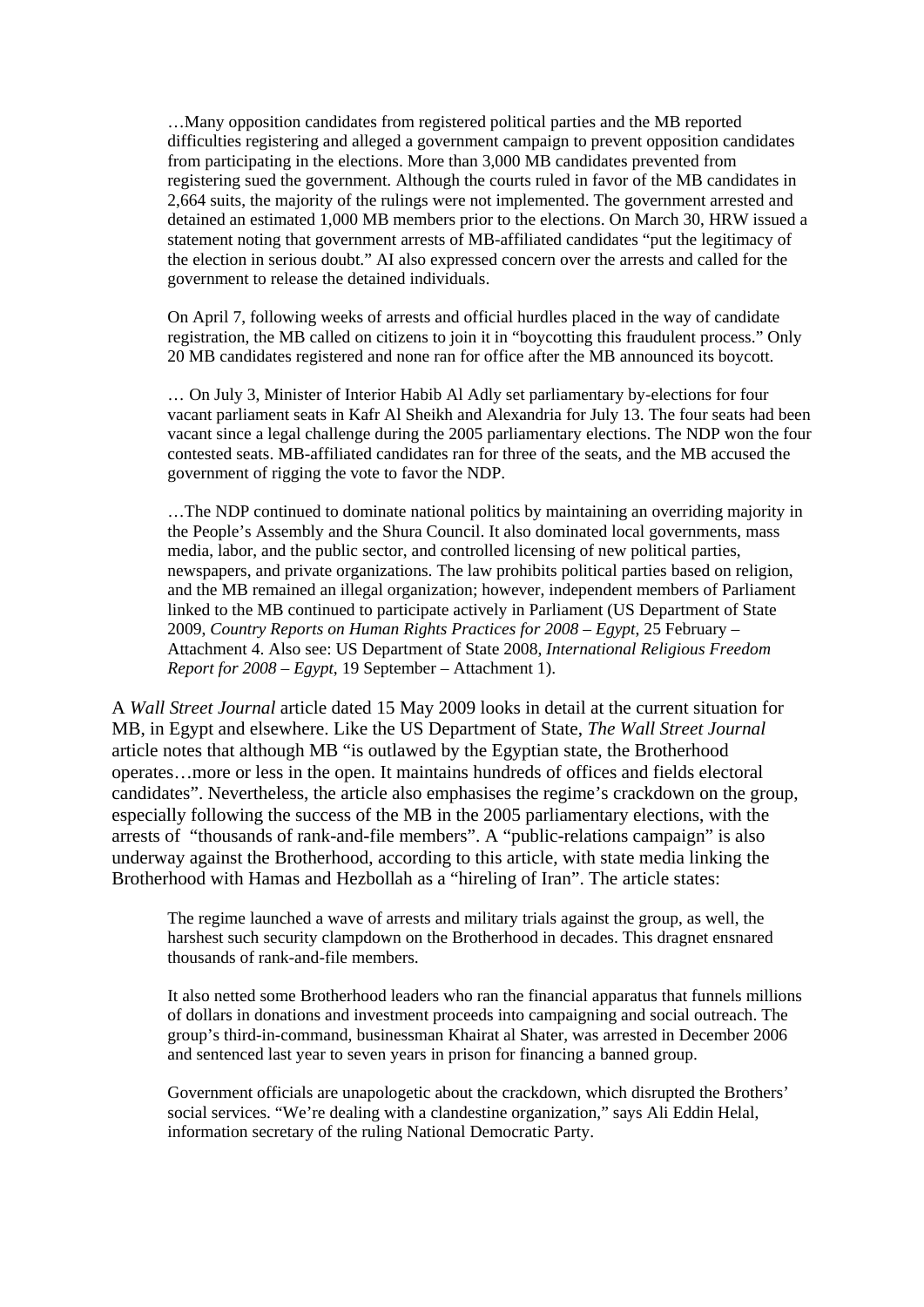The regime pressed its public-relations campaign against the Brotherhood last month, when it said it had cracked a cell of Lebanon's Hezbollah militia that was spying in Egypt and smuggling weapons to Hamas. State media painted the Brotherhood as an unpatriotic hireling of Iran, which sponsors Hamas and Hezbollah (Trofimov, Y. 2009, 'Muslim Brotherhood Falters as Egypt Outflanks Islamists', *Wall Street Journal*, 15 May <http://online.wsj.com/article/SB124225195098016929.html> – Accessed 26 June 2009 – Attachment 5).

The Jamestown Foundation, in its 12 June 2009 *Terrorism Monitor* issue, also reports on the arrests of 24 men allegedly with Hezbollah links. The article states that "In addition to implicating Hezbollah and Iran in a web of conspiracy, official Egyptian media sources named Syria, Hamas, Qatar and its al-Jazeera satellite network, and Egypt's banned Ikhwan al-Muslimeen (Muslim Brotherhood), as being party to a plot against Egypt". The article further states:

Egypt's claim that the Ikhwan, the moderate, democratic reform-minded Islamist movement that represents the main opposition to Mubarak's rule, was active in the alleged scheme suggests an effort on the part of Cairo to tarnish the group's reputation domestically and internationally (al-Jazeera, April 18). The Ikhwan denied any involvement with or knowledge of the alleged cell (Zambelis, C. 2009, 'Hezbollah in Egypt: The Politics of Conspiracy and Resistance', *Terrorism Monitor*, vol. 7, issue 16, The Jamestown Foundation website, 12 June [http://www.jamestown.org/single/?no\\_cache=1&tx\\_ttnews%5Btt\\_news%5D=35110&tx\\_ttne](http://www.jamestown.org/single/?no_cache=1&tx_ttnews%5Btt_news%5D=35110&tx_ttnews%5BbackPid%5D=7&cHash=cd5f290589) [ws%5BbackPid%5D=7&cHash=cd5f290589](http://www.jamestown.org/single/?no_cache=1&tx_ttnews%5Btt_news%5D=35110&tx_ttnews%5BbackPid%5D=7&cHash=cd5f290589) – Accessed 26 June 2009 – Attachment 6).

An *Inter Press Service* article dated 3 June 2009 reports that "[s]everal leading members of the Muslim Brotherhood opposition movement stand accused of plans to form an 'international network of organisational cells.' Its leaders say the charges are blatant fabrications". The article states "[s]ome of the group's spokesmen have suggested that the recent arrest campaign was aimed specifically at Muslim Brotherhood Supreme Guide Mehdi Akef, noting that a number of Akef's personal assistants had been detained in the recent sweep". Another MB leader "stated that the recent arrests were aimed primarily at preempting rapprochement between the Brotherhood and the administration of U.S. President Barack Obama" (Morrow, A. & Al-Omrani, K. 2009, 'EGYPT: Muslim Brotherhood on the Mat', *Inter Press Service*, 3 June <http://ipsnews.net/news.asp?idnews=47076>– Accessed 26 June 2009 – Attachment 7).

According to articles from Ikhwanweb (the official English-language MB website) and *Fox News* a number of prominent MB members were invited to US President Obama's Cairo speech ('Muslim Brotherhood in audience for Obama Cairo speech' 2009, The Muslim Brotherhood (Ikhwan) Official English Website, 3 June <http://www.ikhwanweb.com/Article.asp?ID=20326&SectionID=0>– Accessed 26 June 2009 –

Attachment 8; 'Muslim Brotherhood Members to Attend Obama's Cairo Speech' 2009, *FOXNews*, 3 June [http://www.foxnews.com/politics/2009/06/03/muslim-brotherhood](http://www.foxnews.com/politics/2009/06/03/muslim-brotherhood-members-attend-obamas-cairo-speech/)[members-attend-obamas-cairo-speech/](http://www.foxnews.com/politics/2009/06/03/muslim-brotherhood-members-attend-obamas-cairo-speech/) – Accessed 26 June 2009 – Attachment 9).

# **2. Are Muslim Brotherhood supporters routinely detained and interrogated?**

As noted above, a range of sources report that large numbers of MB members and supporters have been arrested and detained in recent years. The June 2008 ICG report includes a section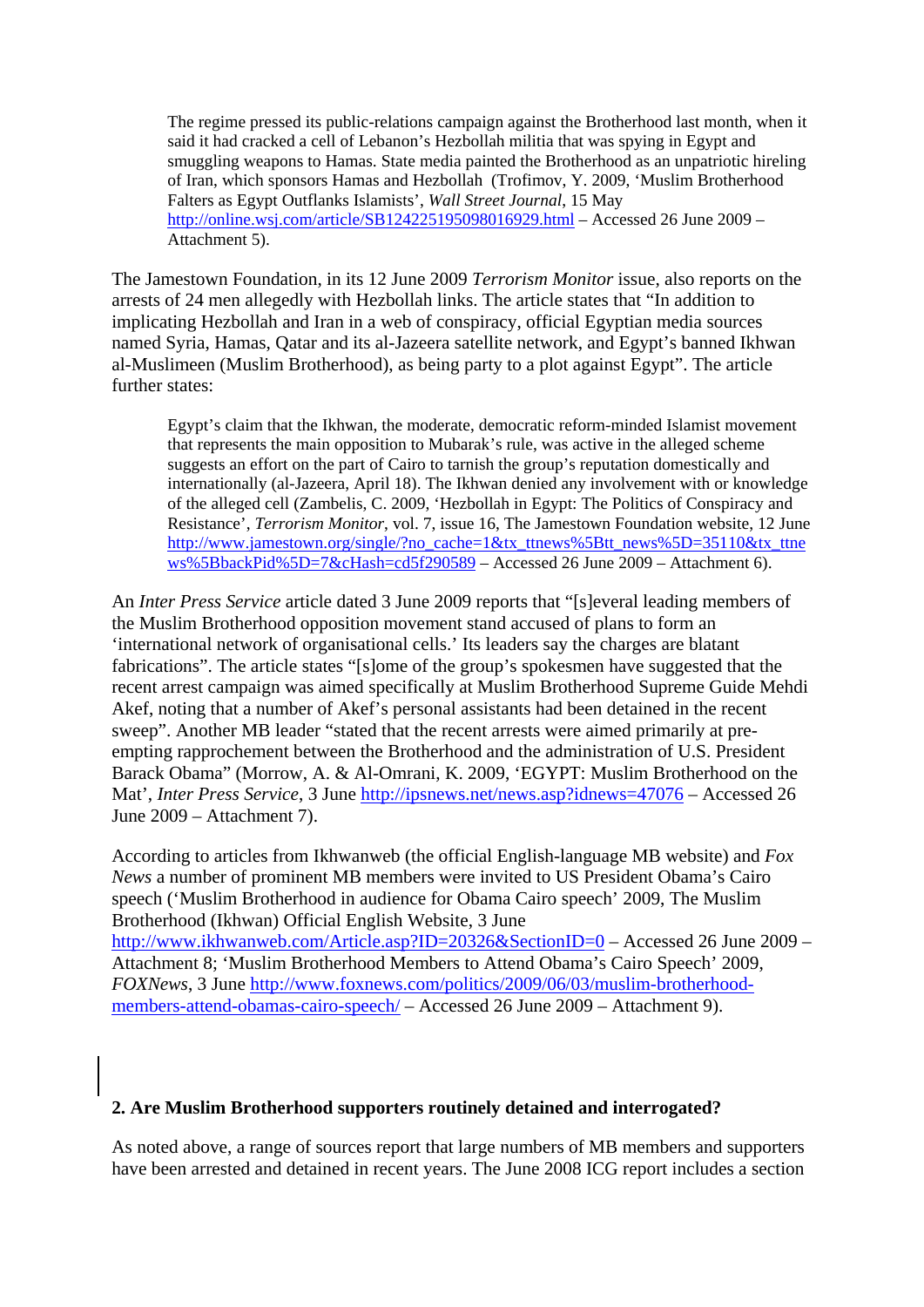(pp. 8-11) detailing the regime's security crackdown against MB, with numerous supporters arrested at various stages following the parliamentary elections in 2005 to the run-ups to the municipal elections in April 2008. According to ICG, the "pattern appeared to be that the security services would crack down every time the Muslim Brothers took to the streets (whatever the reason) or contested an election." The report states:

Muslim Brothers regard the large number of arrests – most of which are temporary – with stoicism, seeing them as the price to pay for continued political participation. While an internal debate rages over whether increased political participation (especially through elections) is worth the cost of repression, most members feel "no change can happen by doing nothing" (International Crisis Group 2008, *Egypt's Muslim Brothers: Confrontation or Integration?*, Middle East/North Africa Report no.76, 18 June, p. 11 – Attachment 2).

*Research Response EGY34903*, dated 25 May 2009, includes a section (pages 8-13) on the general treatment of Muslim Brotherhood sympathizers which lists a number of media reports of arrests of Muslim Brotherhood supporters (RRT Research & Information 2009, *Research Response EGY34903*, 25 May – Attachment 10).

## **Recent media**

Recent media articles report continued arrests of MB members. The following is a selection of reportage over the last month.

The Muslim Brotherhood's English-language official website (<http://www.ikhwanweb.com/>) lists continual arrests of MB supporters and leaders. For example, a 27 June 2009 article reports that "State Security Services launched a wide crackdown today at dawn against three Muslim Brotherhood high-ranking figures in Cairo". A 26 June 2009 article reports that "Security Services in the Sharqeya province launched a raids campaign at dawn on a number of members and leaders of the Muslim Brotherhood in the Hassan Saleh suburb in Zaqaziq" ('Abu el-Fotouh arrested in Crackdown' 2009, The Muslim Brotherhood (Ikhwan) Official English Website, 27 June

<http://www.ikhwanweb.com/Article.asp?ID=20623&LevelID=2&SectionID=0>– Accessed 30 June 2009 – Attachment 18; 'Nine Muslim Brothers arrested in a raids campaign today' 2009, The Muslim Brotherhood (Ikhwan) Official English Website, 26 June <http://www.ikhwanweb.com/Article.asp?ID=20611&LevelID=2&SectionID=0>– Accessed 30 June 2009 – Attachment 19).

A *BBC Monitoring Middle East* item, dated 23 June 2009, includes the translations of three reports from Ikhwanonline, the Arabic-language official website of the Muslim Brotherhood, "detailing the continued action by the Egyptian authorities against the members of the MB Group in Egypt". Two reports denounce the continued imprisonment of leading members of the group. The third report "says that the MB Group issued a statement on 20 June 2009 saying that the 'fierce security onslaught on the leading figures and members of the MB Group is not conducive to the interests of the country, but to the interests of its enemies, who are the sponsors of the Zionist-US project'" ('Egyptian authorities continue action against members of Muslim Brotherhood' 2009, *BBC Monitoring Middle East*, source: Ikhwanonline website, 23 June – Attachment 11).

A *BBC Monitoring Middle East* item, dated 18 June 2009, includes the translations of three reports from Ikhwanonline "detailing the continued arrests/release of the members of the MB Group by the Egyptian authorities" ('Egyptian authorities continue to arrest, release Muslim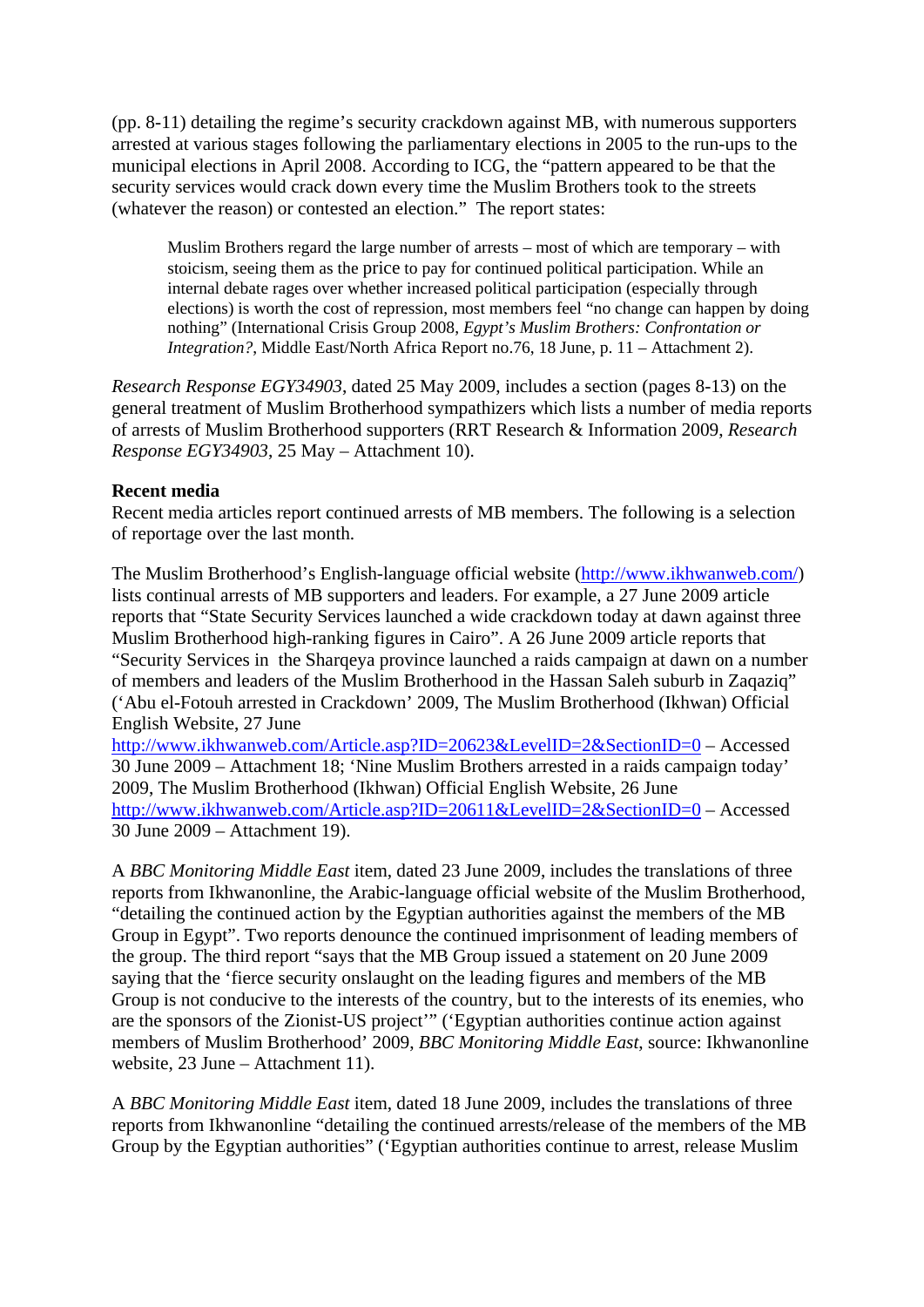Brotherhood members' 2009, *BBC Monitoring Middle East*, source: Ikhwanonline website, 18 June – Attachment 12).

On 17 June 2009 *The New Zealand Herald* reports that "Egyptian police have arrested 25 more members of the Muslim Brotherhood, the country's largest opposition movement". The article continues:

The state news agency reports that the men were arrested in Beheira province north of Cairo for belonging to a banned organisation and distributing its materials.

Police arrested the men while they were holding an organisational meeting in the provincial capital of Damanhour. They will be held for 15 days pending an investigation.

The Brotherhood, which holds a fifth of the seats in parliament, is officially banned but allowed to compete in elections as independents.

The arrests were the latest chapter in the government's long-running crackdown on the group ('Egypt arrests 25 Muslim Brotherhood members' 2009, *New Zealand Herald*, 17 June [http://www.nzherald.co.nz/world/news/article.cfm?c\\_id=2&objectid=10578968](http://www.nzherald.co.nz/world/news/article.cfm?c_id=2&objectid=10578968) – Accessed 26 June 2009 – Attachment 13).

On 4 June 2009, prior to US President Obama's speech in Cairo, a *Telegraph* correspondent based in Cairo reported that:

Local newspapers report a wave of arrests in and around Cairo last night. Opposition groups Kefaya and Muslim Brotherhood targeted.

That's despite invites to 10 Muslim Brotherhood MPs to the speech (Spencer, R. 2009, 'Barack Obama's speech to the Muslim World: live update from the audience 2', *Daily Telegraph (UK)*, updated 4 June [http://blogs.telegraph.co.uk/news/richardspencer/9968218/Barack\\_Obamas\\_speech\\_to\\_the\\_M](http://blogs.telegraph.co.uk/news/richardspencer/9968218/Barack_Obamas_speech_to_the_Muslim_World_live_update_from_the_audience_2/) uslim World live update from the audience  $2/$  – Accessed 26 June 2009 – Attachment 14).

In mid-May 2009, Abu Dhabi-based newspaper, *The National*, reported that "Egyptian authorities arrested 33 Muslim Brotherhood members over the weekend, including senior members, in the strongest move against the group in more than two years" (el Magd, N. 2009, 'Egypt arrests 33 members of Muslim Brotherhood', *The National*, 17 May <http://www.thenational.ae/article/20090517/FOREIGN/705169854/1002> – Accessed 26 June 2009 – Attachment 15).

## **3. Were Muslim Brotherhood supporters targeted before, during, or after the Egyptian Assembly elections in 2006?**

Note: Information found does not indicate that elections were held in Egypt in 2006. According to the International Foundation for Electoral Systems (IFES) Election Guide website, Presidential elections were held in September 2005 and Parliamentary elections were held in three stages in November-December 2005 ('Country Profile: Egypt' (undated), International Foundation for Electoral Systems (IFES) Election Guide website <http://electionguide.org/country.php?ID=65> – Accessed 26 June 2009 – Attachment 16). According to ICG, local municipal elections were supposed to be held in 2006 but were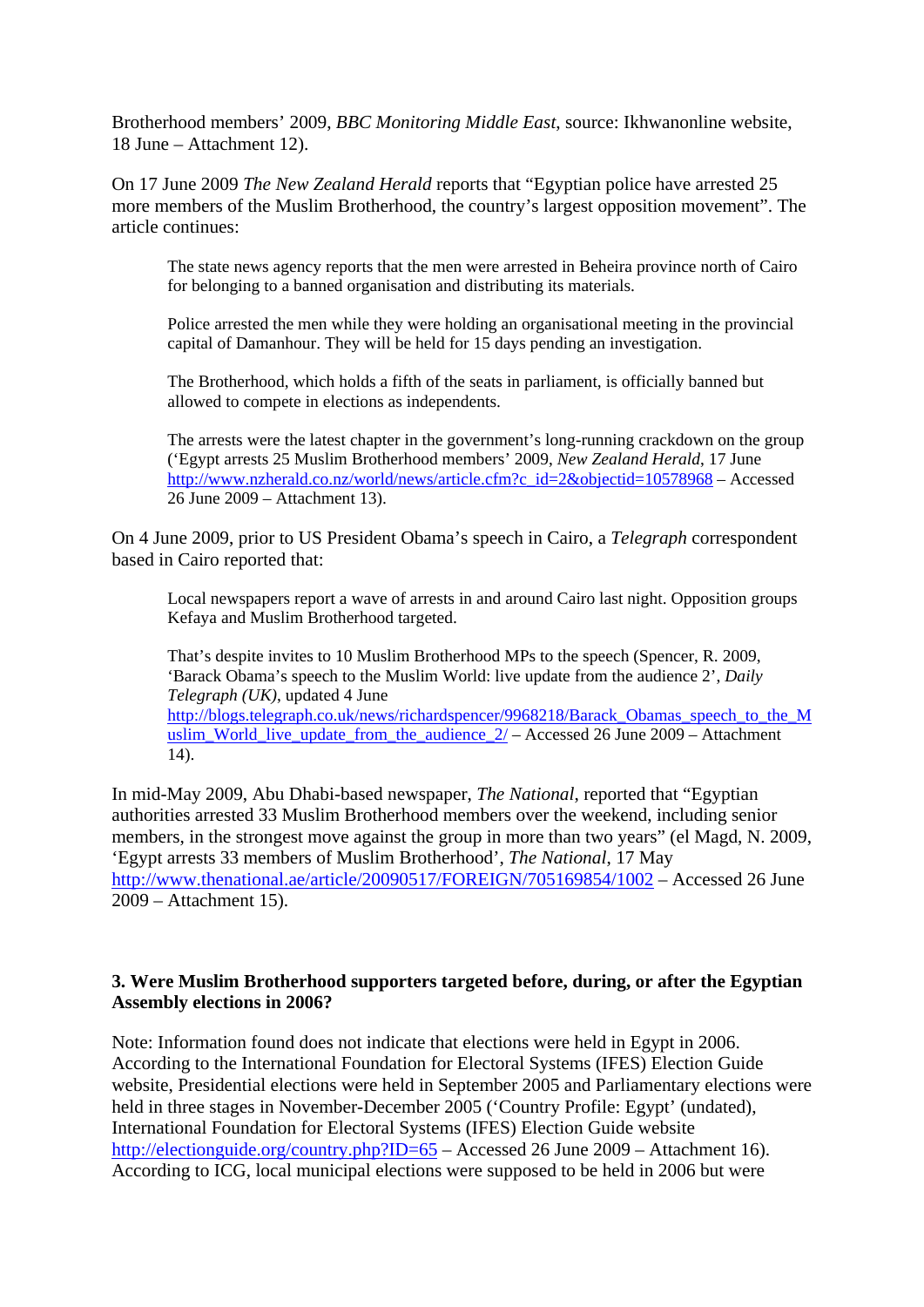delayed for two years. ICG states that the postponement was "widely seen as indicating the regime's fear that the Muslim Brothers would ride a wave of public support" (International Crisis Group 2008, *Egypt's Muslim Brothers: Confrontation or Integration?*, Middle East/North Africa Report no.76, 18 June, p. 7 – Attachment 2).

 ICG details the Muslim Brotherhood's participation in elections in 2005. According to this, there was little crackdown on MB members leading up to the parliamentary elections in November-December 2005. ICG states that there was, in effect, "a truce between the Brothers and the government throughout mid-2005", which many commentators believed was an electoral arrangement with the NDP government. The report quotes a prominent Muslim Brother, stating that on the eve of the Parliamentary elections, "for the first time since 1995 there is not a single Muslim Brother in prison". During the voting, however, ICG and the Council on Foreign Relations (CFR) both report that numerous MB supporters were arrested. ICG reports that MB's electoral success "sent shockwaves through Egypt's political system" and the regime engaged in a renewed crackdown on the movement. As noted previously, the report includes a section (pp. 8-11) detailing the security crackdown against MB, with hundreds of supporters arrested at various stages following the parliamentary elections in 2005 to the run-ups to the municipal elections in April 2008 (International Crisis Group 2008, *Egypt's Muslim Brothers: Confrontation or Integration?*, Middle East/North Africa Report no.76, 18 June – Attachment 2; Otterman, S. 2005, 'Muslim Brotherhood and Egypt's Parliamentary Elections', Council on Foreign Relations website, 1 December [http://www.cfr.org/publication/9319/muslim\\_brotherhood\\_and\\_egypts\\_parliamentary\\_electio](http://www.cfr.org/publication/9319/muslim_brotherhood_and_egypts_parliamentary_elections.html) [ns.html](http://www.cfr.org/publication/9319/muslim_brotherhood_and_egypts_parliamentary_elections.html) – Accessed 26 June 2009 – Attachment 17).

A Council on Foreign Relations (CFR) backgrounder on the Muslim Brotherhood and the 2005 parliamentary elections, authored by Sharon Otterman in December 2005, also notes the relatively open atmosphere prior to the elections, while "significant government repression" returned once the voting started, with more than 1000 Muslim Brothers arrested between the vote's second and third rounds. Otterman states:

The Muslim Brotherhood has been formally banned in Egypt since 1954, but in reality, the Egyptian government has allowed it to operate within limits since the 1970s, keeping it in check with frequent arrests and crackdowns. A more open political atmosphere in 2005, due to both domestic and international pressure, led the government to grant the Brotherhood unprecedented freedom to campaign before this year's parliamentary vote. While the group's 150 candidates officially ran as independents, there was nothing secret about their Brotherhood affiliation. Candidates held rallies, hung posters with the Brotherhood's name, and used its slogan, "Islam is the Solution."

### **Did the open atmosphere continue throughout the vote?**

No. Once voting started November 9, significant government repression of the group returned. More than 1,000 Brothers were arrested before the vote's second and third rounds, and police blocked Brotherhood supporters from entering the polls in some districts, according to independent organizations monitoring the election. Brotherhood leaders also accused the government of changing the final count to lead to a victory for the ruling party candidate in seven districts, a concern echoed by independent monitors. More than 100 Egyptian judges signed a statement condemning "aggression and acts of thuggery by supporters of the ruling party against the judges while...police forces stood idle" (Otterman, S. 2005, 'Muslim Brotherhood and Egypt's Parliamentary Elections', Council on Foreign Relations website, 1 December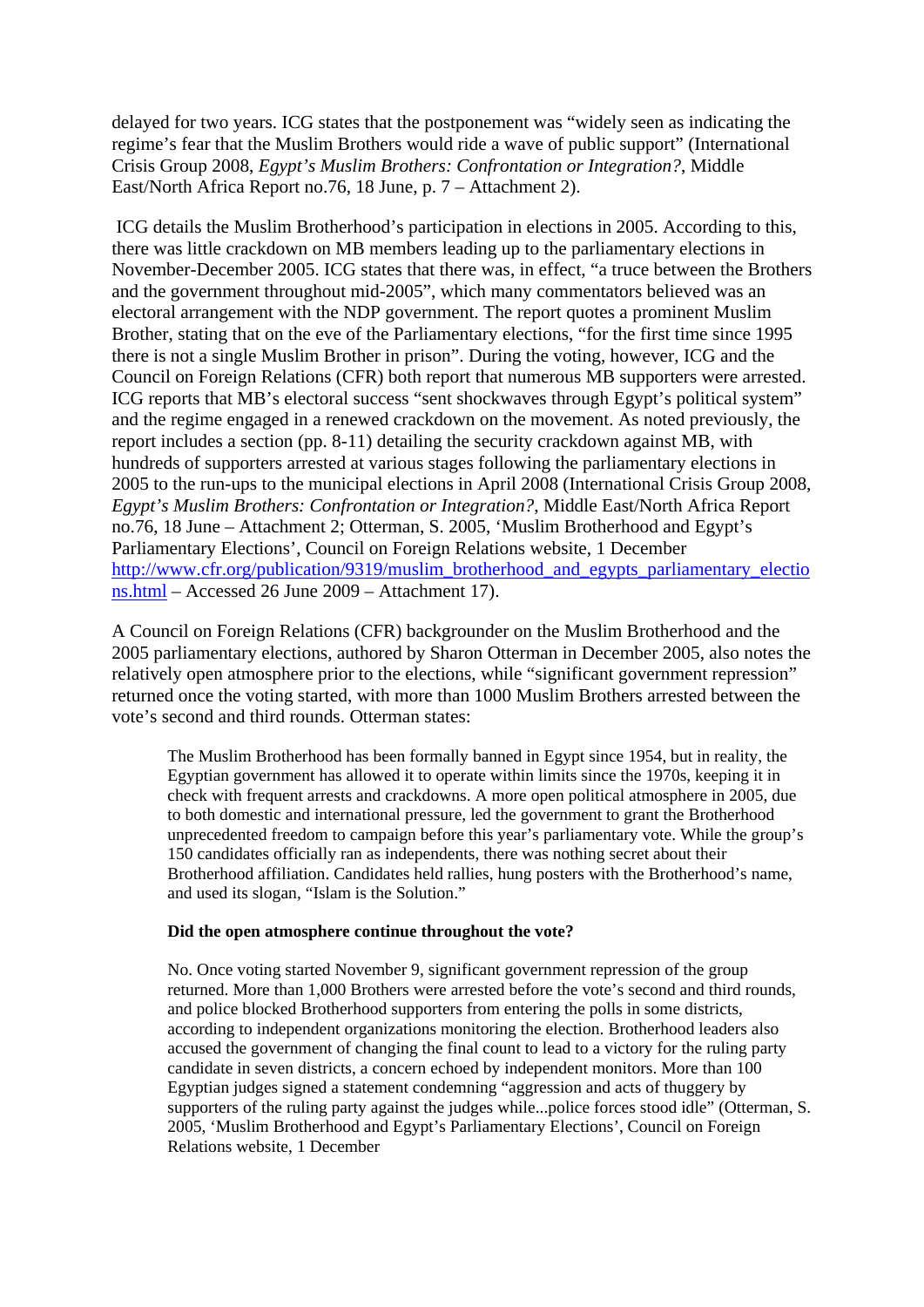[http://www.cfr.org/publication/9319/muslim\\_brotherhood\\_and\\_egypts\\_parliamentary\\_electio](http://www.cfr.org/publication/9319/muslim_brotherhood_and_egypts_parliamentary_elections.html) [ns.html](http://www.cfr.org/publication/9319/muslim_brotherhood_and_egypts_parliamentary_elections.html) – Accessed 26 June 2009 – Attachment 17).

## **List of Sources Consulted**

Internet Sources:

Google search engine<http://www.google.com/>

Databases:

FACTIVA (news database) BACIS (DIAC Country Information database) REFINFO (IRBDC (Canada) Country Information database) ISYS (RRT Research & Information database, including Amnesty International, Human Rights Watch, US Department of State Reports) RRT Library Catalogue

## **List of Attachments**

- 1. US Department of State 2008, *International Religious Freedom Report for 2008 Egypt*, 19 September.
- 2. International Crisis Group 2008, *Egypt's Muslim Brothers: Confrontation or Integration?*, Middle East/North Africa Report no.76, 18 June.
- 3. Stacher, J. 2009, 'The Brothers and the Wars', *Middle East Report*, vol. 250, Spring <http://www.merip.org/mer/mer250/stacher.html>– Accessed 26 June 2009.
- 4. US Department of State 2009, *Country Reports on Human Rights Practices for 2008 – Egypt*, 25 February.
- 5. Trofimov, Y. 2009, 'Muslim Brotherhood Falters as Egypt Outflanks Islamists', *Wall Street Journal*, 15 May<http://online.wsj.com/article/SB124225195098016929.html>– Accessed 26 June 2009.
- 6. Zambelis, C. 2009, 'Hezbollah in Egypt: The Politics of Conspiracy and Resistance', *Terrorism Monitor*, vol. 7, issue 16, The Jamestown Foundation website, 12 June [http://www.jamestown.org/single/?no\\_cache=1&tx\\_ttnews%5Btt\\_news%5D=35110](http://www.jamestown.org/single/?no_cache=1&tx_ttnews%5Btt_news%5D=35110&tx_ttnews%5BbackPid%5D=7&cHash=cd5f290589) [&tx\\_ttnews%5BbackPid%5D=7&cHash=cd5f290589](http://www.jamestown.org/single/?no_cache=1&tx_ttnews%5Btt_news%5D=35110&tx_ttnews%5BbackPid%5D=7&cHash=cd5f290589) – Accessed 26 June 2009.
- 7. Morrow, A. & Al-Omrani, K. 2009, 'EGYPT: Muslim Brotherhood on the Mat', *Inter Press Service*, 3 June <http://ipsnews.net/news.asp?idnews=47076> – Accessed 26 June 2009.
- 8. 'Muslim Brotherhood in audience for Obama Cairo speech' 2009, The Muslim Brotherhood (Ikhwan) Official English Website, 3 June <http://www.ikhwanweb.com/Article.asp?ID=20326&SectionID=0>– Accessed 26 June 2009.